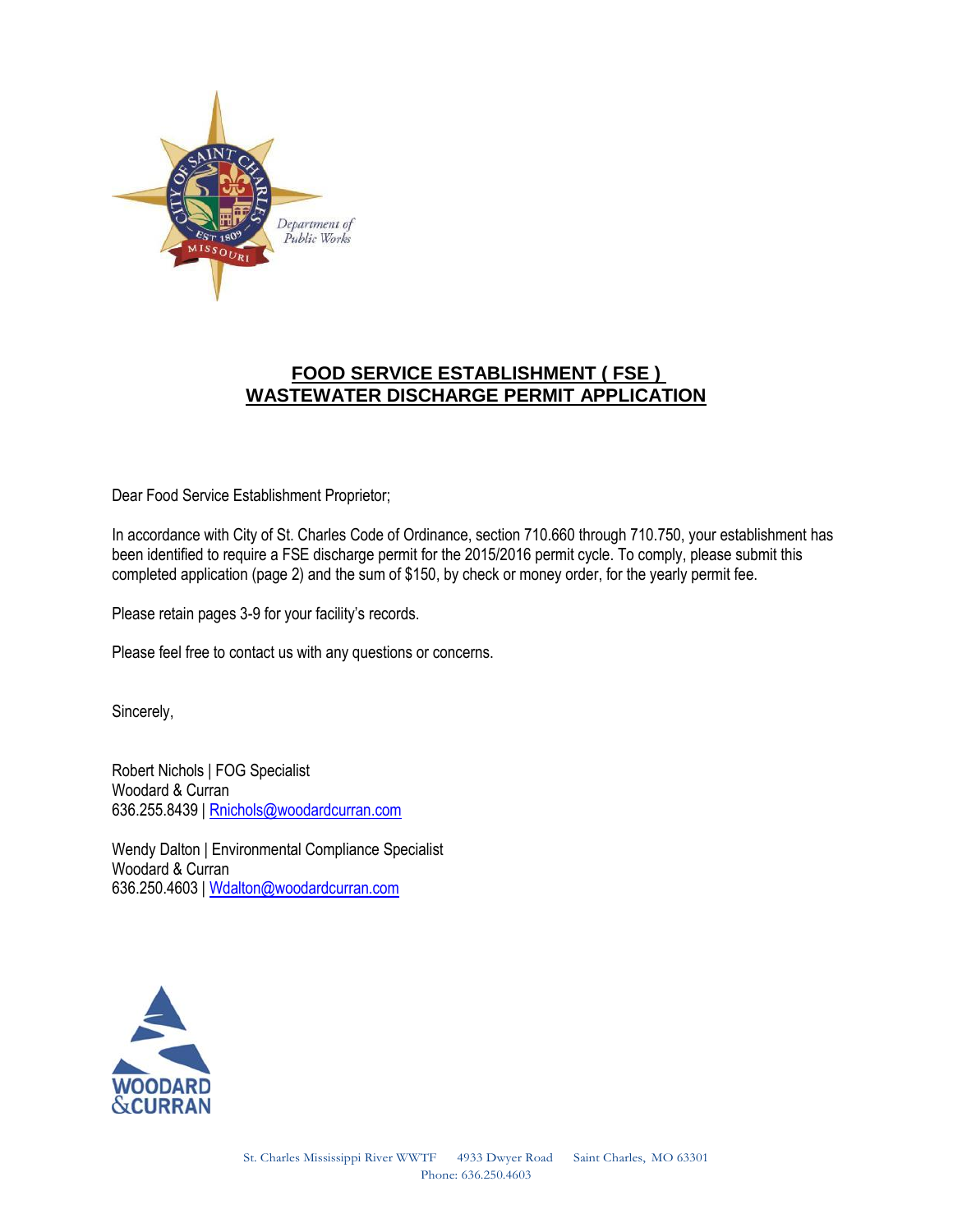# **Application**

## **FSE Permittee Information:**

Annual Permit Fees is \$150, payable to "**City of St. Charles**."

Note: Nonprofit educational, religious, and charitable organizations are exempt for the annual fee but still required to complete the application and comply with permit requirements.

Please submit payment and completed application page to:

St. Charles Mississippi River WWTF Attn: FOG Program 4933 Dwyer Road St. Charles, MO 63301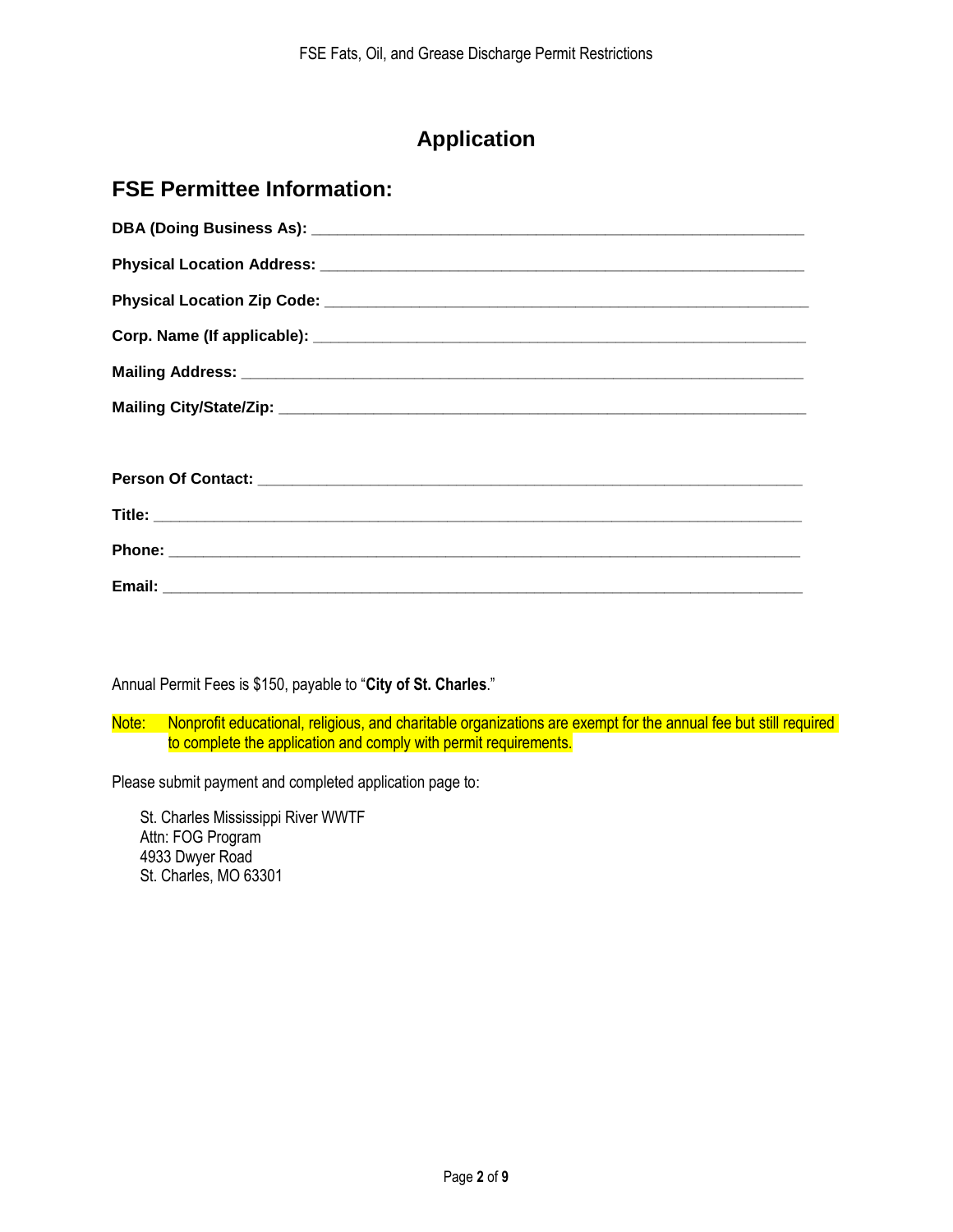## PART 1 - APPLICABLE EFFLUENT LIMITATIONS

### SECTION 1 - EFFLUENT DISCHARGE LIMITS

A. During the period of July 1, 2015 to June 30, 2016, the permittee is authorized to discharge process and preparation of food and sanitation process wastewaters to the City of St. Charles sewer system. Permitted discharges flow through the grease reduction vessel or vessels. Spent fryer oils are cooled, stored, and collected in oil recycling bins and shall not be discharged to the City of St. Charles sewer system.

B. During the period of July 1, 2015 to June 30, 2016, the discharge shall comply with all other applicable regulations and standards contained in Section 710.660 through 710.750 of the Code of Ordinances.

### PART 2 - MONITORING AND REPORTING REQUIREMENTS

### SECTION 1 - MONITORING REQUIREMENTS

A. Effluent Monitoring Requirements

1. At the discretion of the Director of Public Works, sampling may be required to show compliance with permit requirements. At the time of permit issuance, no regular sampling of discharge is required. Samples may be obtained at a designated monitoring location based upon the discretion of the Director of Public Works.

2. The City of St. Charles may, at any time, change the monitoring requirements specified in this permit. Conditions that may result in the imposition of more frequent monitoring requirements include, but are not limited to, the following:

> a. Data gathered from inspections or samplings performed by City of St. Charles' personnel;

- b. An increase in the seating capacity of the facility;
- c. An increase in flow to the indoor passive/automatic grease trap;

d. Discovery of additional information unavailable to the City of St. Charles at the time this permit was prepared;

e. Improper maintenance of the passive indoor/outdoor / automatic grease reduction vessel(s); or

f. Reasons that would be disclosed to the permittee both written and verbally, at the discretion of the City of St. Charles' personnel.

B. All handling and preservation of collected samples and laboratory analyses of samples shall be performed in accordance with 40 CFR, Part 136 and amendments thereto unless specified otherwise in the monitoring conditions of this permit.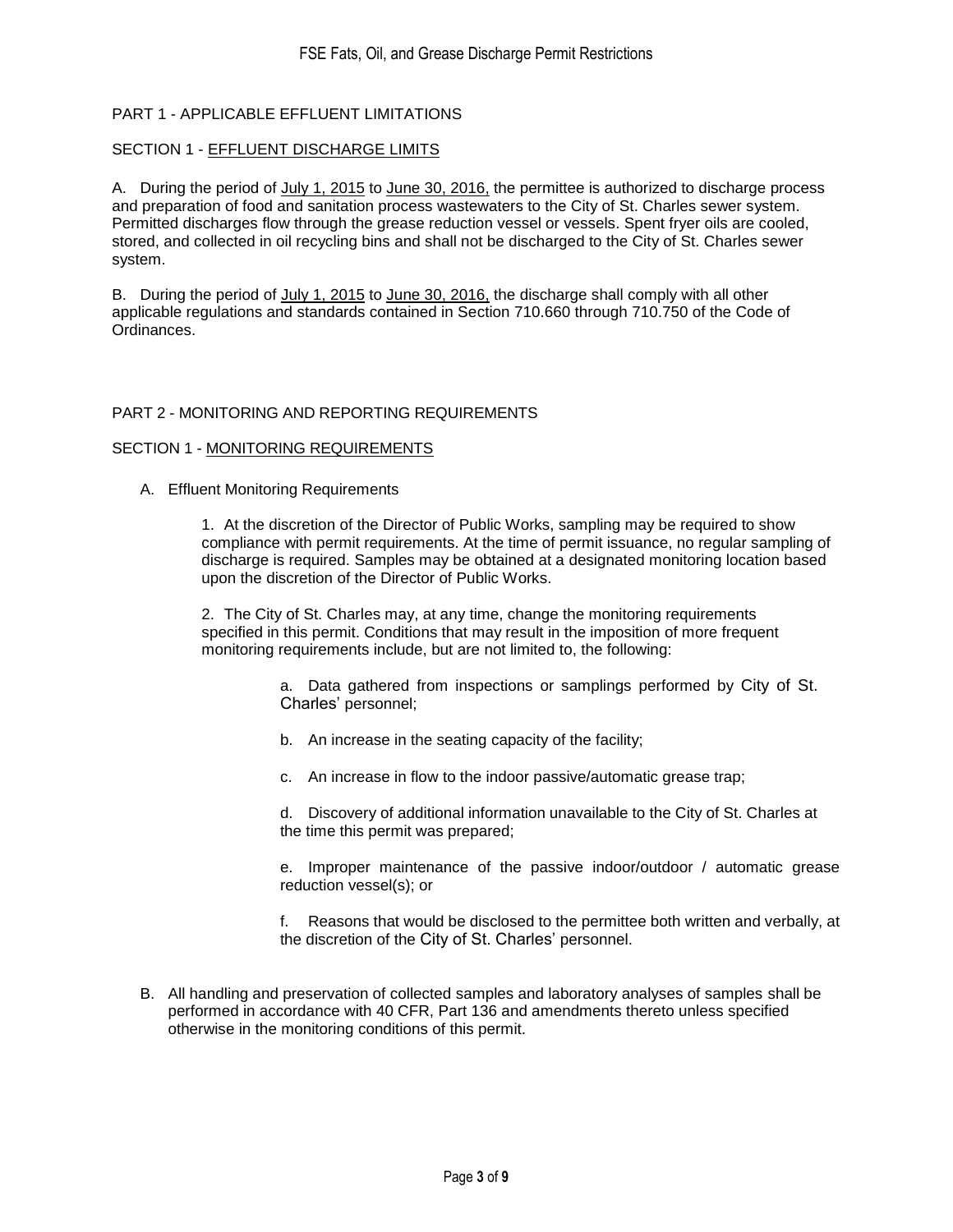## SECTION 2 - REPORTING REQUIREMENTS

A. Monitoring Reports: If the permittee is required to sample, the monitoring reposhall be provided by the Director of Public Works. Monitoring results obtained shall be summarized and submitted according to the schedule. The report should indicate the nature and concentration of all pollutants in the process wastewater discharges which are regulated by the standards set forth in Part 1 Section 1. B.

B. If the permittee monitors any pollutant more frequently than required by this permit, using test procedures identified in Part 2 Section 1. B., the results of this monitoring shall be included in the permittee's self-monitoring reports. These reports shall be submitted to the City of St. Charles, unless such submittals are waived by the City of St. Charles.

#### C. Accidental Report

1. The permittee shall notify the City of St. Charles immediately upon the occurrence of an accidental discharge of substance prohibited by Section 710.660 through 710.750 of the Code of Ordinances. This would include incidental and accidental oil and grease spills. During normal business hours the City of St. Charles should be notified by telephone at 949-3237. At all other times, the City of St. Charles - Elm Point Water Plant should be notified by telephone at 949-3366. The notification shall include location of discharge, date and time thereof, type of waste, including concentration and volume, and corrective actions taken.

Within five days following an accidental discharge, the permittee shall submit to the City of St. Charles a detailed written report. The report shall specify:

a. Description and cause of the upset, slug or accidental discharge, the cause thereof, and the impact on the permittee's compliance status. The description should also include location of discharge type, concentration and volume of waste.

b. Duration of noncompliance, including exact dates and times of noncompliance, and if the noncompliance continues, the time by which compliance is reasonably expected to occur.

c. All steps taken or be taken to reduce, eliminate, and prevent recurrence of such an upset, slug, accidental discharge, or other conditions of noncompliance.

2. Routine Notification of Grease Trap Equipment Malfunctions

In the event of grease trap equipment failure or malfunction, the permittee shall notify the City of St. Charles of the incident by the close of the next full business day. Grease trap equipment failure includes, but it not limited to the following:

- a. Automatic/grease removal unit heating element failure;
- b. Automatic grease removal unit timing unit failure;
- c. Automatic grease removal unit wiper blade failure;
- d. Any leak or overflow of wastewater from the passive/automatic grease trap;
- e. Lack of maintenance, causing trap to malfunction.

Any equipment failure or malfunction which results in a spill and/or accidental discharge shall be reported immediately in accordance with the City of St. Charles Accidental Report emergency spill notification procedure in Part 2 Section 2. C. of this permit. Should a grease trap equipment failure or malfunction occur, the permittee is strictly responsible for complying with all other permit conditions, including, but not limited to, maintaining full compliance with effluent limitations and monitoring requirements.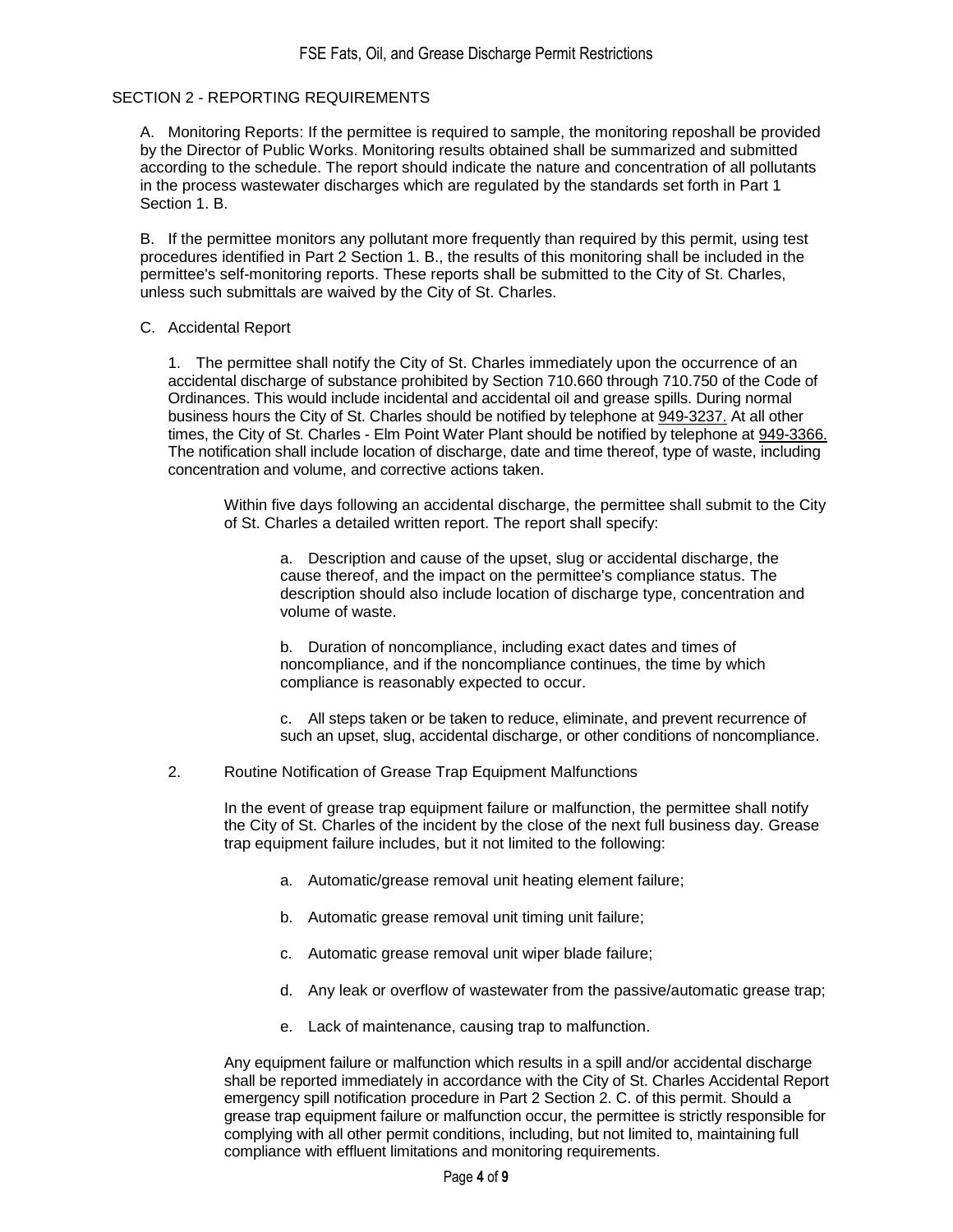The report must also demonstrate that the treatment facility was being operated in a prudent and workmanlike manner.

D. Planned Changes

1. The permittee shall give notice to the City of St. Charles 90 days prior to any facility expansion, production increase, modifications, in pretreatment or industrial processes which results in new or substantially increased discharges or a change in the nature of the discharge. Such notice shall include the listed or characteristic hazardous wastes for which initial notification was submitted under 40 CFR 403.12 (p).

2. Routine Notification of Operational Changes

The permittee must notify the City of St. Charles in writing at least sixty (60) days prior to instituting any significant changes in operations that may affect the quality or quantity of the process wastestream discharged into the sewer system. Operational changes that may affect the quality or quantity of the process wastestream include, but are not limited to, the following:

- a. Major change in restaurant menu;
- b. Restaurant expansion;
- c. Removal of equipment or installation of additional equipment;
- d. Changes in food preparation methods; or
- e. Changes to oil and grease containment area.

Should the permittee be unsure as to whether an operational change requires written notification, it is strongly recommended that the permittee contact the City of St. Charles by telephone prior to instituting the proposed change in operations. This will ensure that the proper notification is provided to the City of St. Charles. With respect to the 90 day written notification requirement, should the permittee require immediate approval to make an operational change in order to accommodate business, the City of St. Charles will make every effort to accommodate the permittee so as to not impede operations at the facility. The discretion used by the City of St. Charles with respect to this issue is dependent on the magnitude of the proposed operational changes and the resulting effect on the characteristics of the wastestream and/or the spill control measures at the facility

The permittee may notify the City of St. Charles of changes in the hours of operation by telephone rather than in writing as required above.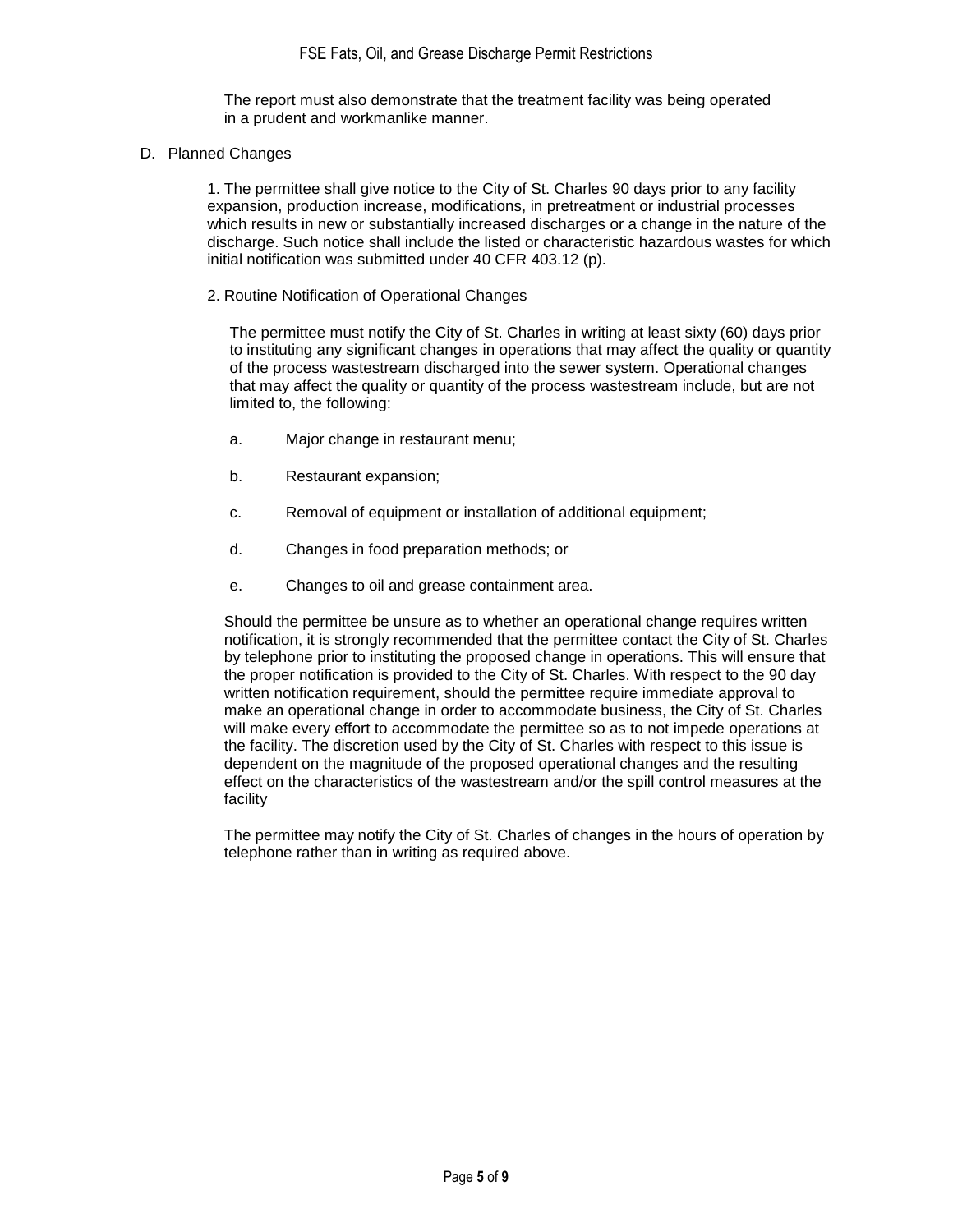E. Anticipated Noncompliance

The permittee shall give advance notice to the City of St. Charles of any planned changes in the permitted facility or activity in which may result in noncompliance with permit requirements.

F. Automatic Noncompliance

If the results of the permittee's wastewater analysis indicate a violation has occurred, the permittee must:

1. Inform the City of St. Charles of the violation within 24 hours; and

2. Repeat the sampling and pollutant analysis and submit, in writing, the results of this second analysis within 30 days of the first violation.

G. Duty to Provide Information

The permittee shall furnish to the City of St. Charles, within a reasonable time, any information which the City of St. Charles may request to determine whether causes exist for modifying, revoking and reissuing or terminating this permit, or to determine compliance with this permit. The permittee shall also furnish to the City of St. Charles, upon request copies of records required to be kept by this permit.

The City shall inspect the facilities of any user to ascertain whether the purpose of Sections 710.660 through 710.750 of the Code of Ordinances is being met and all requirements are being complied with. Persons or occupants of premises where wastewater is created or discharged shall allow the City or their representative ready access at all reasonable times to all parts of the premises for the purpose of inspection, sampling, records examination or in the performance of any of their duties. The City, approval authority and EPA shall have the right to set up on the user's property such devices as are necessary to conduct sampling inspection, compliance monitoring and/or metering operations.

Where a user has security measures in force which would require proper identification and clearance before entry into their premises, the user shall make necessary arrangements with their security guards so that upon presentation of suitable identification, personnel from the City, approval authority and EPA will be permitted to enter, without delay, for the purposes of performing their specific responsibilities.

Users shall provide necessary wastewater treatment as required to comply with Sections 710.660 through 710.750 of the Code of Ordinances and shall achieve compliance with all federal categorical pretreatment standards within the time limitations as specified by the federal pretreatment regulations. Any facilities required to pretreat wastewater to a level acceptable to the City shall be provided, operated, and maintained at the user's expense. Detailed plans showing the pretreatment facilities and operating procedures shall be submitted to the City for review, and shall be acceptable to the City before construction of the facility. The review of such plans and operating procedures will in no way relieve the user from the responsibility of modifying the facility as necessary to produce an effluent acceptable to the City under the provisions of Sections 710.660 through 710.750. Any subsequent changes in the pretreatment facility or method of operation shall be reported to and be acceptable to the City prior to the user's initiation of the changes.

The City shall annually publish in the St. Charles Post-Dispatch newspaper a list of the users which were in significant noncompliance with applicable pretreatment requirements during the twelve (12) previous months. The notifications shall also summarize any enforcement actions taken against the user(s) during the same twelve (12) months.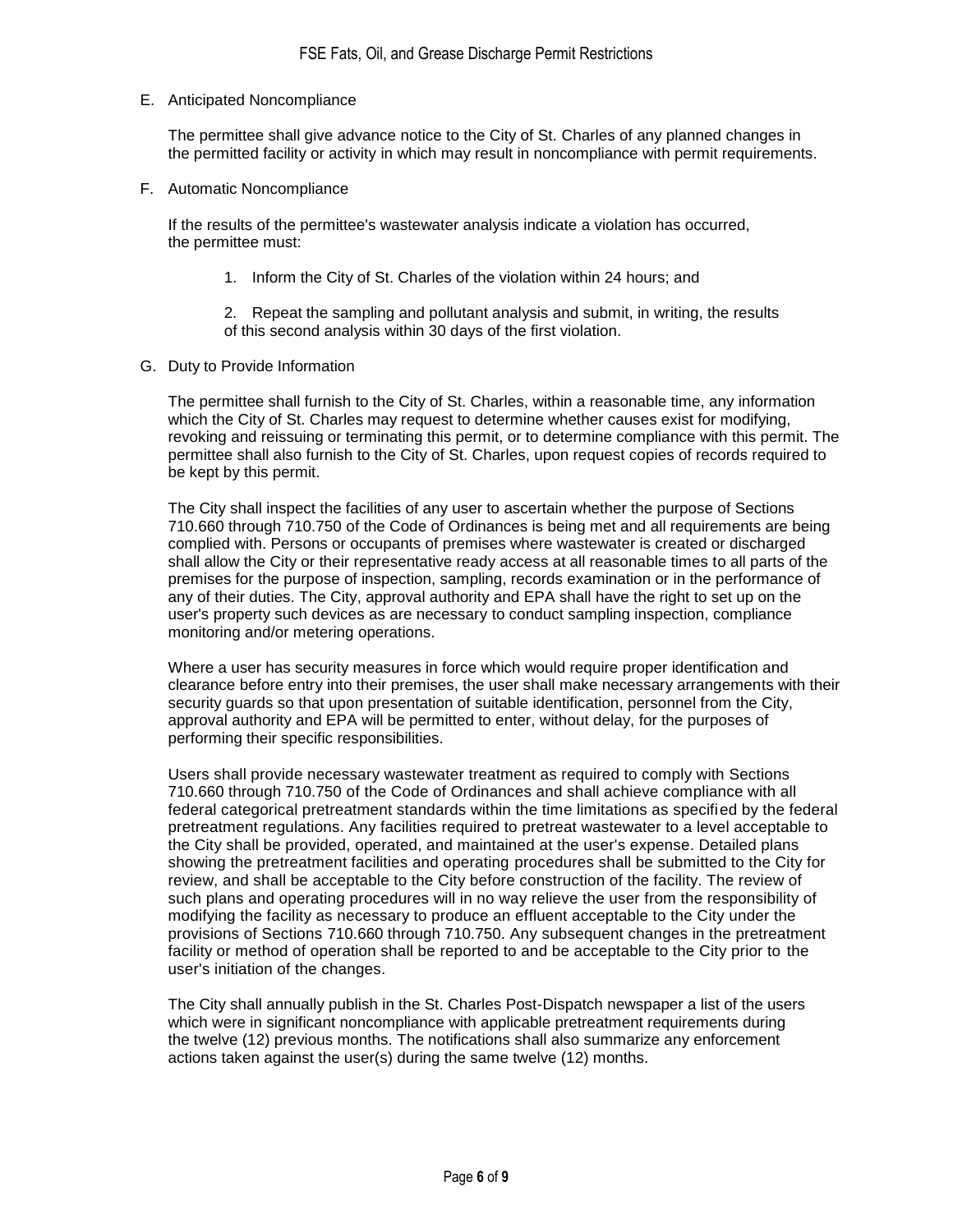G. Duty to Provide Information, ( Cont.d )

All records relating to compliance with pretreatment standards shall be made available to officials of the EPA or approval authority upon request. Information and data on a user obtained from reports, questionnaires, permit applications, permits and monitoring programs and from inspections shall be available to the public or other governmental agency without restriction unless the user specifically requests and is able to demonstrate to the satisfaction of the City that the release of such information would divulge information, processes or methods of production entitled to protection as trade secrets of the user.

When requested by the person furnishing a report, the portions of a report which might disclose trade secrets or secret processes shall not be made available for inspection by the public but shall be made available upon written request to governmental agencies for uses related to Sections 710.660 through 710.750 of the Code of Ordinances, the National Pollutant Discharge Elimination System (NPDES) permit, State Disposal System permit and/or the pretreatment programs; provided, however, that such portions of a report shall be available for use by the State or any State agency in judicial review of enforcement proceedings involving the person furnishing the report. Wastewater constituents and characteristics will not be recognized as confidential information.

H. All reports required by this permit shall be submitted to the City of St. Charles at the following address:

> City of St. Charles Attn. : Director of Public Works 200 North Second Street St. Charles, MO 63301

#### PART 3 - SPECIAL CONDITIONS

### SECTION 1 – ADDITIONAL PRETREATMENT/SPECIAL MONITORING REQUIREMENTS

### A. Pretreatment Requirements

1. The permittee has installed a grease interceptor, separator, or a grease trap in conformance with the plans approved by the City of St. Charles. The grease reduction vessel shall be fully operational at all times, whenever kitchen operations are being conducted.

2. The permittee is not required to change the present status of their current grease reduction vessel at this time. The City of St. Charles may require at their discretion, the installation of a new grease reduction vessel for the following reasons:

- a. The current grease reduction vessel is too small;
- b. The current grease reduction vessel is not being maintained at the frequency required;

c. Not all of the required kitchen fixtures disposing of grease are tied into a grease reduction vessel; or

d. Renovation of the kitchen area has required the need for an additional grease reduction vessel(s).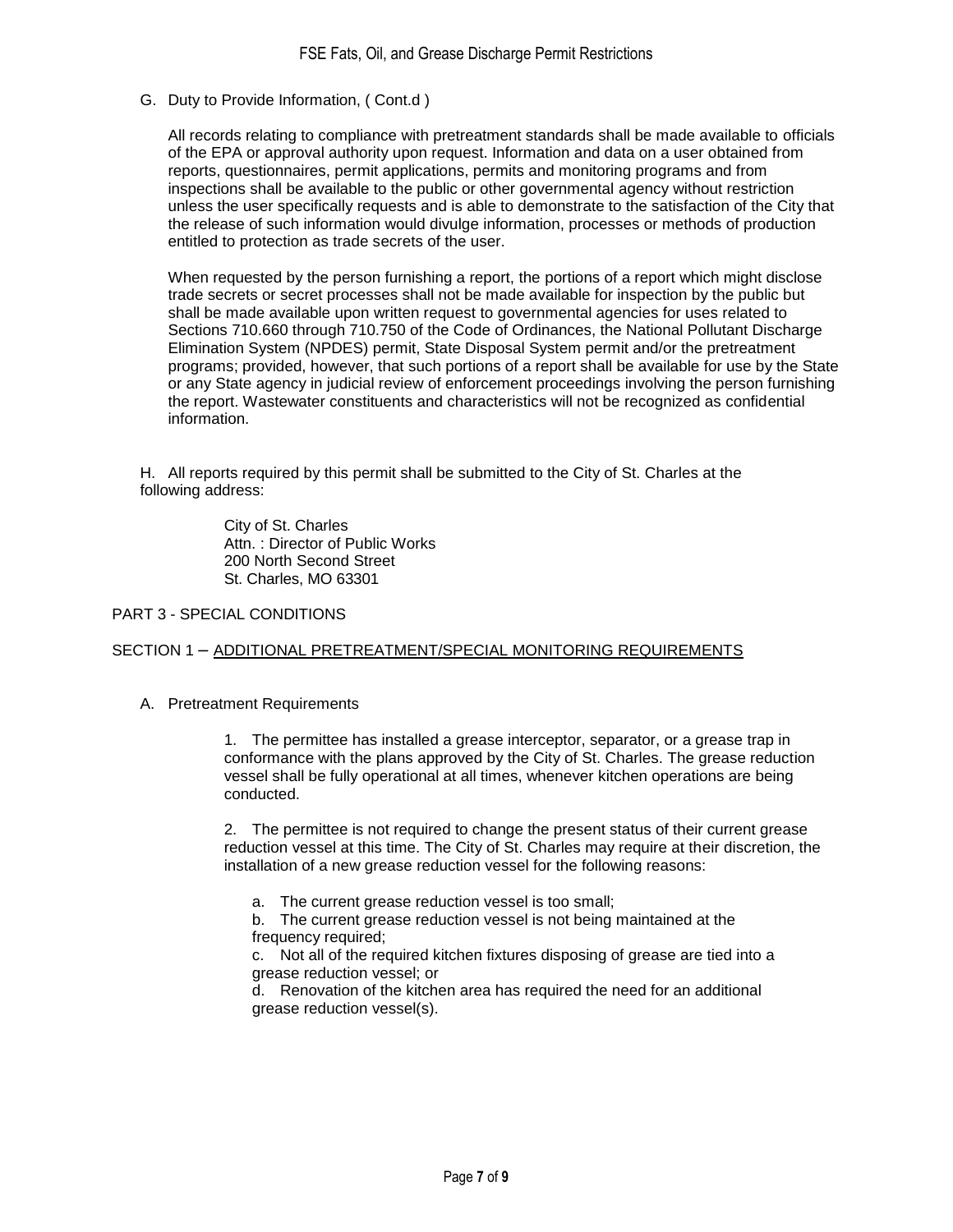## A. Pretreatment Requirements, ( Cont.d )

3. The permittee is responsible for operating and maintaining each grease reduction vessel at their place of business, so that the effluent limitations are met at all times. The permittee shall also be responsible for maintaining all records pertaining to the operation of the grease reduction vessel, including but not limited to the following:

#### For indoor grease traps

a. The passive/automatic grease trap(s) must be inspected every workday to determine whether the system is functioning normally or in need of cleaning, grease disposal or any corrective measures;

b. A grease vessel maintenance log must be maintained at the permittee's facility and must be located near the unit. The maintenance log must include such information as outlined under Part 3 Section 1. B.on page eight (8) of this permit, Record Keeping Requirements. The maintenance log must be kept on the premises at all times and available to the City of St. Charles' personnel for their review;

c. Only kitchen wastewater from pot sinks, dinnerware/utensil pre-rinsing operations, tilt kettle and any other fixture or drain, discharging grease and oil shall be discharged into the grease trap. Sanitary waste, garbage grinder waste, dishwasher wastewater and other wastewater specified by the City of St. Charles may not be discharged to any indoor grease trap; and

d. The permittee is prohibited from discharging any solution(s) or additives such as bacteria, enzymes and/or chemical(s), which might interfere with the proper operation of the grease trap or may cause a violation of the City of St. Charles' Code of Ordinances.

#### For outdoor grease interceptors

a. The outdoor in-ground grease interceptor must be inspected once a week to determine whether the system is functioning normally or in need of a pump out, cleaning, or any corrective measures;

b. An outdoor grease interceptor maintenance log must be maintained at the permittee's facility and must be located on the premise. The maintenance log must include such information as outlined under Part 3 Section 1. B. on page eight (8) of this permit, Record Keeping Requirements. The maintenance log must be kept on the premises at all times and available to City of St. Charles' personnel for their review;

c. Only kitchen wastewater from pot sinks, dinnerware/utensil pre-rinsing operations, tilt kettle and floor drains or any fixture or drain-discharging grease and oil may be discharged into the grease interceptor. Sanitary waste may not be discharged to the outdoor in- ground grease interceptor; and

d. The permittee is prohibited from discharging any solution(s) or additives such as bacteria, enzymes and/or chemical(s), which might interfere with the proper operation of the grease interceptor or may cause a violation of the City of St. Charles' Code of Ordinances.